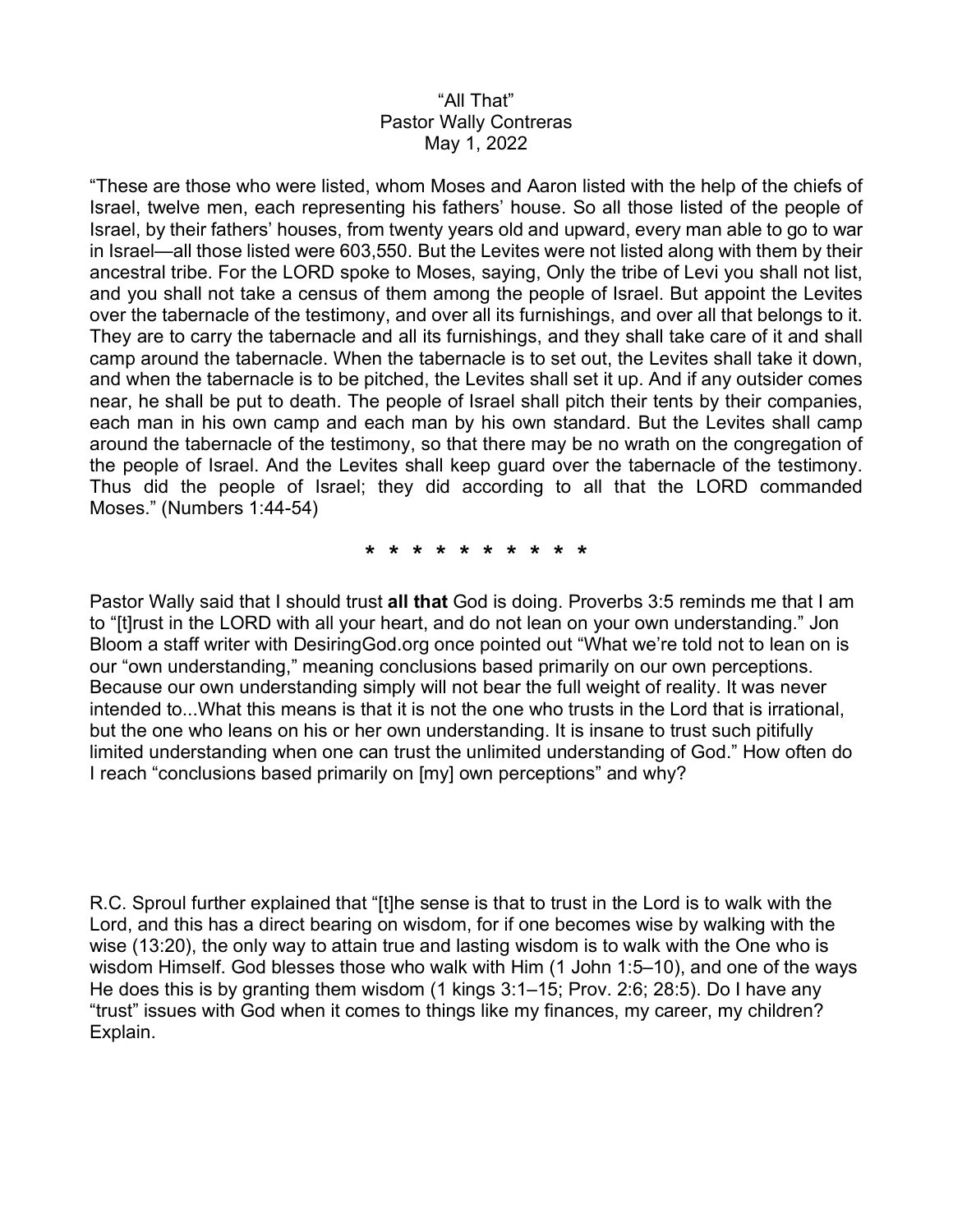Pastor Wally said that it was God who was calling and bringing order to the tribes of Israel and it is God who is calling, ordering and moving His church today. Do I have "trust issues" when it comes to the direction of this church? If so, why so? If not, why not?

What are some of the "all thats" that God is doing in my life?

It isn't like God didn't know exactly how many men there were who were 20 years old and older who were "able to go to war", so why do I think God had Moses take a census and gave such specific instructions of how and who was to conduct the census?

How do I respond to the realization that God, who originally remained outside of the camp, made a way for Him to be able to move inside the camp so He could be closer to His chosen people while establishing a "buffer zone" of Levites between them and Him?

How do I respond to the realization that God, who moved inside the camp to be closer to His chosen people and yet maintained barriers around the tabernacle and inside the tabernacle to protect His people from His wrath eventually removed all of those barriers ("And the curtain of the temple was torn in two." Luke 23:45b) through the sacrifice of Jesus on the cross?

Pastor Wally said that I need to consider **all that** God has written to me. Jesus said in Matthew 4:4 that "...It is written, 'Man shall not live by bread alone, but by **every** word that comes from the mouth of God.' (Emphasis added) and He went on to say in Matthew 5:18-19 that: "For truly, I say to you, until heaven and earth pass away, not an iota, not a dot, will pass from the Law until all is accomplished. Therefore whoever relaxes one of the least of these commandments and teaches others to do the same will be called least in the kingdom of heaven, but whoever does them and teaches them will be called great in the kingdom of heaven." Fifteen times in the Book of Deuteronomy, God's chosen were cautioned "to be careful" to do all that God has commanded. The message is loud and clear: be careful to